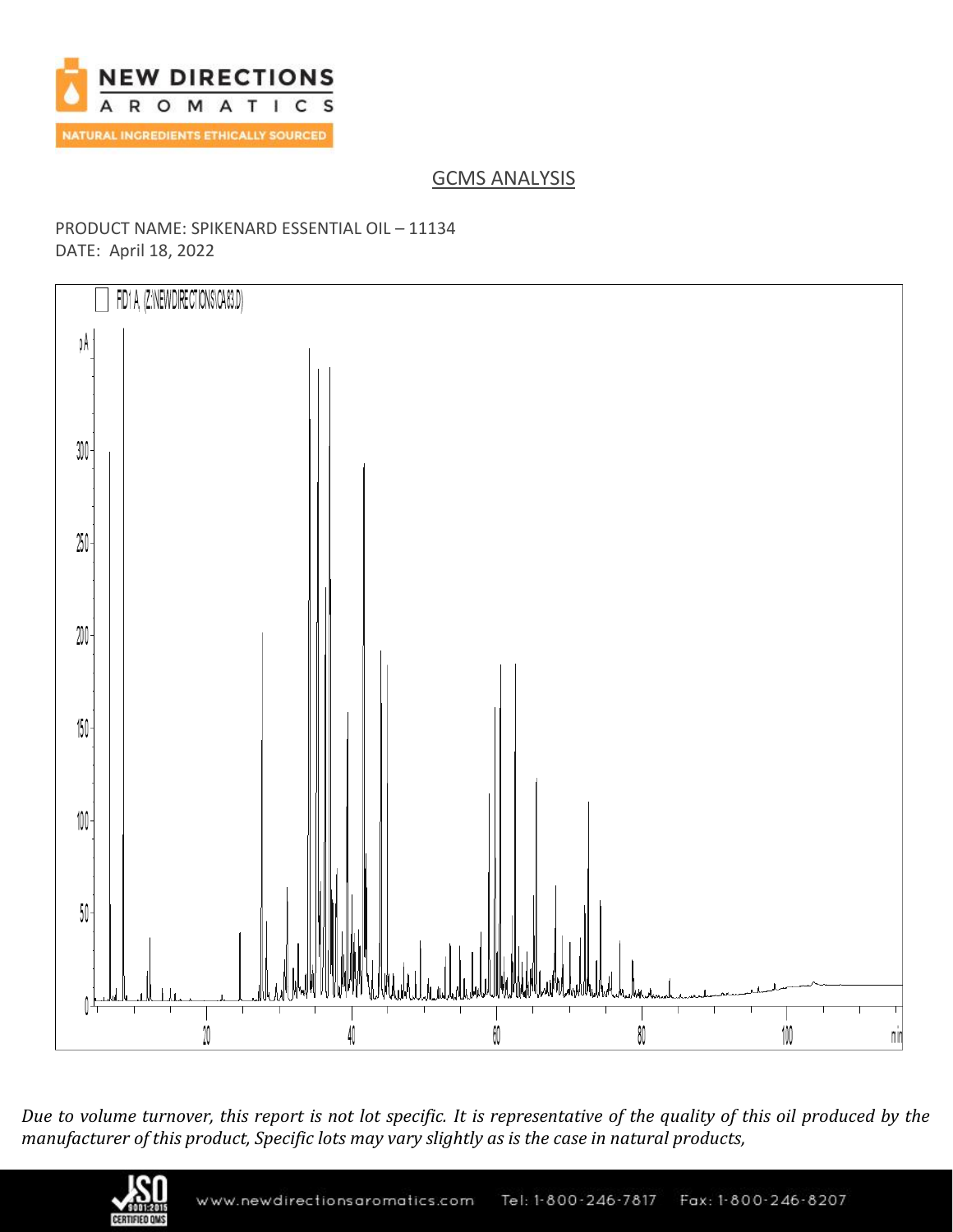

### PRODUCT NAME: SPIKENARD ESSENTIAL OIL – 11134

| Peak            | $RT$ (min) | <b>Compound name</b>     | $\frac{0}{0}$ |
|-----------------|------------|--------------------------|---------------|
| 1               |            | alpha-PINENE             |               |
| $\overline{2}$  | 6,66       | alpha-THUYENE            | 1,54          |
| $\overline{3}$  | 8,61       | beta-PINENE              | 3,02          |
| $\overline{4}$  | 11,87      | <b>LIMONENE</b>          | 0,14          |
| 5               | 12,22      | 1,8-CINEOLE              | 0,31          |
| $6\phantom{1}6$ | 13,88      | gamma-TERPINENE          | 0,05          |
| $\overline{7}$  | 14,98      | p-CYMENE                 | 0,06          |
| 8               | 24,62      | 4-METHYLPENTYL VALERATE  | 0,35          |
| 9               | 27,22      | <b>ALIPHATIC ESTER</b>   | 0,10          |
| 10              | 27,66      | beta-PATCHOULENE         | 3,07          |
| 11              | 27,74      | <b>SESQUITERPENE</b>     | 0,14          |
| 12              | 28,27      | <b>DAUCENE</b>           | 0,57          |
| 13              | 28,56      | AROMATIC COMPOUND Mw=190 | 0,06          |
| 14              | 29,59      | alpha-GURJUNENE          | 0,14          |
| 15              | 30,35      | <b>GURJUNENE ISOMER</b>  | 0,10          |
| 16              | 30,74      | <b>BENZYL ESTER</b>      | 0,33          |
| 17              | 30,82      | AROMATIC COMPOUND Mw=190 | 0,08          |
| 18              | 31,08      | beta-MAALIENE            | 1,02          |
| 19              | 31,18      | <b>LINALOOL</b>          | 0,09          |
| 20              | 31,93      | <b>MAALIENE ISOMER</b>   | 0,30          |
| 21              | 32,22      | alpha-cis-BERGAMOTENE    | 0,25          |
| 22              | 32,64      | 2-ARISTOLENE             | 0,57          |
| 23              | 32,90      | alpha-trans-BERGAMOTENE  | 0,17          |
| 24              | 33,12      | <b>SESQUITERPENE</b>     | 0,10          |
| 25              | 33,26      | <b>SESQUITERPENE</b>     | 0,09          |
| 26              | 33,50      | <b>SESQUITERPENE</b>     | 0,05          |
| 27              | 33,69      | beta-CUBEBENE            | 0,28          |
| 28              | 34,17      | <b>CALARENE ISOMER</b>   | 7,63          |
| 29              | 34,43      | beta-CARYOPHYLLENE       | 0,19          |
| $\overline{30}$ | 34,58      | <b>TERPINENE-4-OL</b>    | 0,14          |

#### **Disclaimer & Caution:**

Please refer to all relevant technical information specific to the product, prior to use, The information contained in this document is obtained from current and reliable sources, New Directions Aromatics Inc, provides the information contained herein, but makes no representation as to its comprehensiveness or accuracy, Individuals receiving this information must exercise their independent judgment in determining its appropriateness for a particular purpose, The user of the product is solely responsible for compliance with all laws and regulations applying to the use of the products, including intellectual property rights of third parties, As the ordinary or otherwise use(s) of this product is outside the control of New Directions Aromatics Inc,, no representation or warranty, expressed or implied, is made as to the effect(s) of such use(s), (including damage or injury), or the results obtained, The liability of New Directions Aromatics Inc, is limited to the value of the goods and does not include any consequential loss, New Directions Aromatics Inc, shall not be liable for any errors or delays in the content, or for any actions taken in reliance thereon, New Directions Aromatics Inc, shall not be responsible for any damages resulting from use of or reliance upon this information, In the event of any dispute, the Customer hereby agrees that Jurisdiction is limited to the province of Ontario,

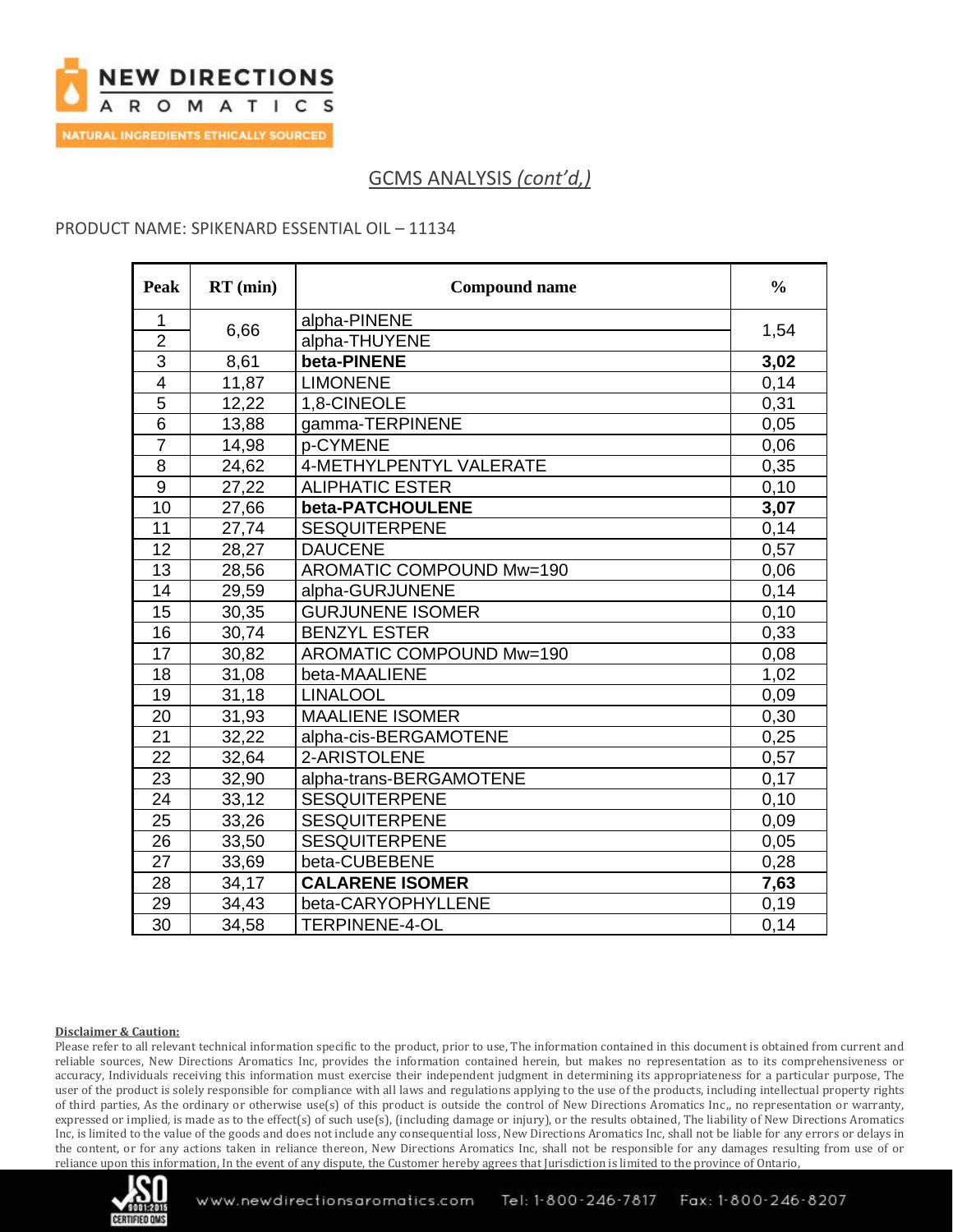

### PRODUCT NAME: SPIKENARD ESSENTIAL OIL – 11134

| Peak | $RT$ (min) | <b>Compound name</b>        | $\frac{0}{0}$ |
|------|------------|-----------------------------|---------------|
| 31   | 34,65      | <b>SESQUITERPENE</b>        | 0,33          |
| 32   | 34,78      | <b>SESQUITERPENE</b>        | 0.05          |
| 33   | 35,40      | 3,7-GUAIADIENE              | 9,34          |
| 34   | 35,56      | CADINA-3,5-DIENE            | 0,81          |
| 35   | 35,68      | <b>COPACAMPHENE</b>         | 0,72          |
| 36   | 36,07      | <b>CADINADIENE ISOMER</b>   | 0,22          |
| 37   | 36,18      | <b>GURJUNENE ISOMER</b>     | 0,48          |
| 38   | 36,40      | beta-GURJUNENE              | 3,71          |
| 39   | 37,00      | <b>SEYCHELLENE</b>          | 6,14          |
| 40   | 37,07      | alpha-PATCHOULENE           | 1,55          |
| 41   | 37,26      | 9,10-DEHYDRO-ISOLONGIFOLENE | 0,73          |
| 42   | 37,42      | COMPOUND Mw=222             | 0,60          |
| 43   | 37,79      | ALLO-AROMADENDRENE          | 0,68          |
| 44   | 37,90      | Epi-ZONARENE                | 0,74          |
| 45   | 37,98      | SESQUITERPENE Mw=202        | 0,76          |
| 46   | 38,29      | gamma-PATCHOULENE           | 0,11          |
| 47   | 38,66      | <b>ISOVALERIANIC ACID</b>   | 0,49          |
| 48   | 38,83      | <b>ZONARENE</b>             | 0,10          |
| 49   | 38,88      | alpha-HUMULENE              | 0,33          |
| 50   | 39,07      | <b>CALAMENENE ISOMER</b>    | 0,21          |
| 51   | 39,30      | gamma-SELINENE              | 0,50          |
| 52   | 39,47      | cis-4,5-MUUROLADIENE        | 2,60          |
| 53   | 39,68      | COMPOUND Mw=220             | 0,18          |
| 54   | 39,82      | <b>SESQUITERPENE</b>        | 0,33          |
| 55   | 40,01      | <b>CALARENE</b>             | 0,85          |
| 56   | 40,29      | alpha-TERPINEOL             | 0,51          |
| 57   | 40,47      | <b>CALAMENENE ISOMER</b>    | 0,64          |
| 58   | 40,81      | <b>SESQUITERPENE</b>        | 0,12          |
| 59   | 40,96      | beta-CHAMIGRENE             | 0,55          |
| 60   | 41,15      | PATCHOULENE ISOMER          | 0,40          |

#### **Disclaimer & Caution:**

Please refer to all relevant technical information specific to the product, prior to use, The information contained in this document is obtained from current and reliable sources, New Directions Aromatics Inc, provides the information contained herein, but makes no representation as to its comprehensiveness or accuracy, Individuals receiving this information must exercise their independent judgment in determining its appropriateness for a particular purpose, The user of the product is solely responsible for compliance with all laws and regulations applying to the use of the products, including intellectual property rights of third parties, As the ordinary or otherwise use(s) of this product is outside the control of New Directions Aromatics Inc,, no representation or warranty, expressed or implied, is made as to the effect(s) of such use(s), (including damage or injury), or the results obtained, The liability of New Directions Aromatics Inc, is limited to the value of the goods and does not include any consequential loss, New Directions Aromatics Inc, shall not be liable for any errors or delays in the content, or for any actions taken in reliance thereon, New Directions Aromatics Inc, shall not be responsible for any damages resulting from use of or reliance upon this information, In the event of any dispute, the Customer hereby agrees that Jurisdiction is limited to the province of Ontario,

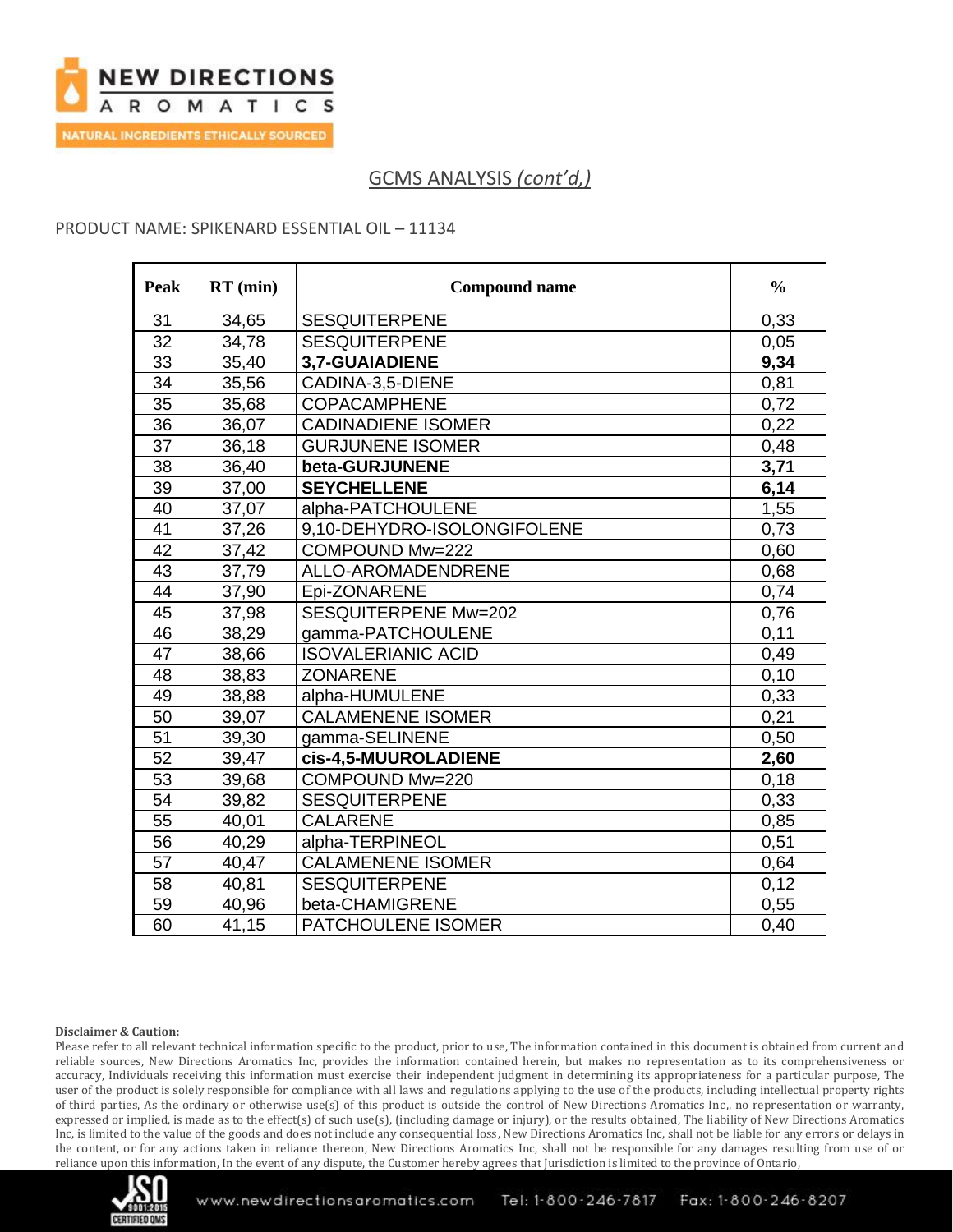

### PRODUCT NAME: SPIKENARD ESSENTIAL OIL – 11134

| Peak            | $RT$ (min) | <b>Compound name</b>                 | $\frac{0}{0}$ |
|-----------------|------------|--------------------------------------|---------------|
| 61              | 41,72      | <b>VALENCENE</b>                     | 7,11          |
| 62              | 41,76      | alpha-BULNESENE                      | 0,32          |
| 63              | 41,94      | beta-SELINENE                        | 1,14          |
| 64              | 42,05      | alpha-SELINENE                       | 0,67          |
| 65              | 42,21      | beta-BISABOLENE                      | 0,17          |
| 66              | 42,27      | cis-alpha-BISABOLENE                 | 0,10          |
| 67              | 42,89      | beta-CURCUMENE                       | 0,27          |
| 68              | 43,71      | delta-CADINENE                       | 0,34          |
| 69              | 44,06      | 7-epi-alpha-SELINENE                 | 2,79          |
| 70              | 44,22      | delta-SELINENE                       | 0,09          |
| 71              | 44,54      | alpha-CURCUMENE                      | 0,14          |
| 72              | 44,66      | <b>SELINADIENE ISOMER</b>            | 0,08          |
| $\overline{73}$ | 44,96      | EUDESMA-2,4,11-TRIENE ISOMER         | 2,55          |
| 74              | 45,13      | <b>MYRTENOL</b>                      | 0,18          |
| 75              | 45,57      | COMPOUND Mw=220                      | 0,09          |
| $\overline{76}$ | 45,72      | SESQUITERPENE Mw=202                 | 0,14          |
| 77              | 45,76      | SESQUITERPENE Mw=202                 | 0,09          |
| 78              | 46,45      | <b>SESQUITERPENE</b>                 | 0,07          |
| 79              | 46,83      | <b>SESQUITERPENE Mw=202</b>          | 0,10          |
| 80              | 47,09      | SESQUITERPENE Mw=202                 | 0,06          |
| 81              | 47,19      | <b>SESQUITERPENE Mw=202</b>          | 0,24          |
| 82              | 47,44      | <b>CALAMENENE ISOMER</b>             | 0,05          |
| 83              | 47,63      | SESQUITERPENE Mw=202                 | 0,11          |
| 84              | 47,77      | <b>GERMACRENE B</b>                  | 0,17          |
| 85              | 47,88      | DIHYDRO-beta-IONONE                  | 0,08          |
| 86              | 48,78      | BENZENEMETHANOL alpha-METHYL ACETATE | 0.15          |
| 87              | 49,42      | <b>MYRTENIC ESTER</b>                | 0,30          |
| 88              | 50,49      | AROMATIC COMPOUND Mw=222             | 0,13          |
| 89              | 50,61      | beta-IRONE                           | 0,05          |
| 90              | 50,88      | SESQUITERPENIC EPOXIDE               | 0,08          |

#### **Disclaimer & Caution:**

Please refer to all relevant technical information specific to the product, prior to use, The information contained in this document is obtained from current and reliable sources, New Directions Aromatics Inc, provides the information contained herein, but makes no representation as to its comprehensiveness or accuracy, Individuals receiving this information must exercise their independent judgment in determining its appropriateness for a particular purpose, The user of the product is solely responsible for compliance with all laws and regulations applying to the use of the products, including intellectual property rights of third parties, As the ordinary or otherwise use(s) of this product is outside the control of New Directions Aromatics Inc,, no representation or warranty, expressed or implied, is made as to the effect(s) of such use(s), (including damage or injury), or the results obtained, The liability of New Directions Aromatics Inc, is limited to the value of the goods and does not include any consequential loss, New Directions Aromatics Inc, shall not be liable for any errors or delays in the content, or for any actions taken in reliance thereon, New Directions Aromatics Inc, shall not be responsible for any damages resulting from use of or reliance upon this information, In the event of any dispute, the Customer hereby agrees that Jurisdiction is limited to the province of Ontario,

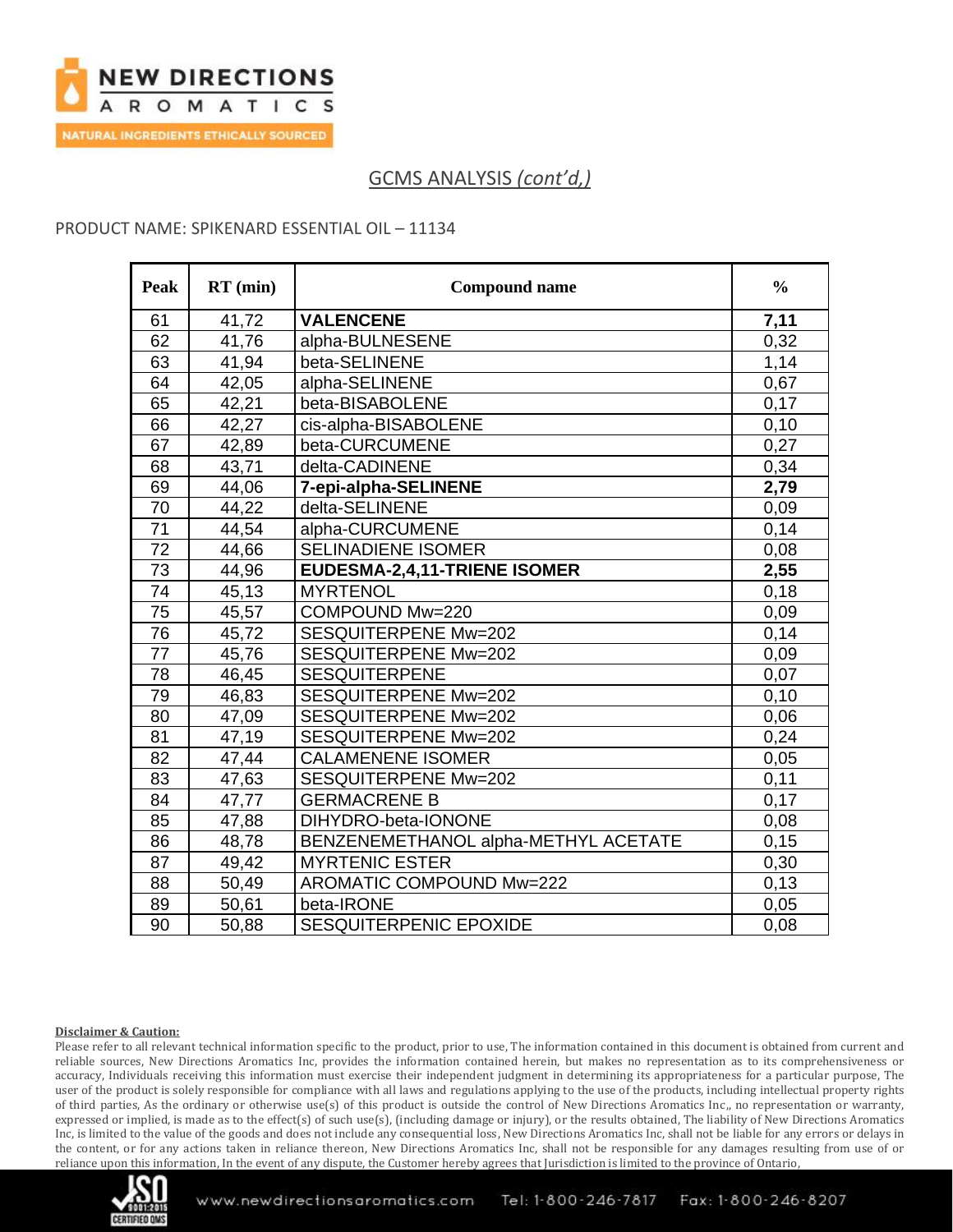

### PRODUCT NAME: SPIKENARD ESSENTIAL OIL – 11134

| Peak | $RT$ (min) | <b>Compound name</b>              | $\frac{0}{0}$ |
|------|------------|-----------------------------------|---------------|
| 91   | 51,79      | AROMATIC COMPOUND Mw=220          | 0,06          |
| 92   | 51,92      | AROMATIC COMPOUND Mw=186          | 0,08          |
| 93   | 52,17      | alpha-CALACORENE                  | 0,08          |
| 94   | 52,86      | COMPOUND Mw=222                   | 0,25          |
| 95   | 53,55      | beta-IONONE                       | 0,35          |
| 96   | 54,51      | COMPOUND Mw=218                   | 0,07          |
| 97   | 54,61      | AROMATIC COMPOUND Mw=186          | 0,14          |
| 98   | 54,88      | <b>FUROPELARGON ISOMER</b>        | 0,28          |
| 99   | 55,53      | METHYL OCTAHYDROANTHRACENE Mw=200 | 0,14          |
| 100  | 55,77      | <b>SESQUITERPENOL</b>             | 0,07          |
| 101  | 56,34      | SESQUITERPENOL                    | 0,05          |
| 102  | 56,66      | <b>MAALIOL</b>                    | 0,28          |
| 103  | 56,86      | <b>SESQUITERPENOL</b>             | 0.08          |
| 104  | 57,07      | <b>SESQUITERPENOL</b>             | 0,13          |
| 105  | 57,39      | COMPOUND Mw=236                   | 0,07          |
| 106  | 57,80      | CAROTOL                           | 0,41          |
| 107  | 58,17      | COMPOUND Mw=250                   | 0,05          |
| 108  | 58,42      | <b>LEDOL</b>                      | 0,20          |
| 109  | 58,74      | <b>BISABOLOL ISOMER</b>           | 0,13          |
| 110  | 58,96      | <b>CEDRENE OXIDE</b>              |               |
| 111  |            | SPIROJATAMOL ISOMER               | 1,47          |
| 112  | 59,71      | <b>SPIROJATAMOL ISOMER</b>        | 1,80          |
| 113  | 60,05      | LONGICAMPHLINONE ISOMER Mw=206    | 0,28          |
| 114  | 60,49      | <b>SPIROJATAMOL ISOMER</b>        | 2,70          |
| 115  | 60,65      | <b>GLOBULOL</b>                   | 0, 16         |
| 116  | 60,80      | COMPOUND Mw=218                   | 0,09          |
| 117  | 60,94      | SPIROJATAMOL ISOMER               | 0,28          |
| 118  | 61,29      | <b>FUROPELARGON</b>               | 0,14          |
| 119  | 61,40      | SPIROJATAMOL ISOMER               | 0,15          |
| 120  | 61,99      | SPIROJATAMOL                      | 0,26          |

#### **Disclaimer & Caution:**

Please refer to all relevant technical information specific to the product, prior to use, The information contained in this document is obtained from current and reliable sources, New Directions Aromatics Inc, provides the information contained herein, but makes no representation as to its comprehensiveness or accuracy, Individuals receiving this information must exercise their independent judgment in determining its appropriateness for a particular purpose, The user of the product is solely responsible for compliance with all laws and regulations applying to the use of the products, including intellectual property rights of third parties, As the ordinary or otherwise use(s) of this product is outside the control of New Directions Aromatics Inc,, no representation or warranty, expressed or implied, is made as to the effect(s) of such use(s), (including damage or injury), or the results obtained, The liability of New Directions Aromatics Inc, is limited to the value of the goods and does not include any consequential loss, New Directions Aromatics Inc, shall not be liable for any errors or delays in the content, or for any actions taken in reliance thereon, New Directions Aromatics Inc, shall not be responsible for any damages resulting from use of or reliance upon this information, In the event of any dispute, the Customer hereby agrees that Jurisdiction is limited to the province of Ontario,

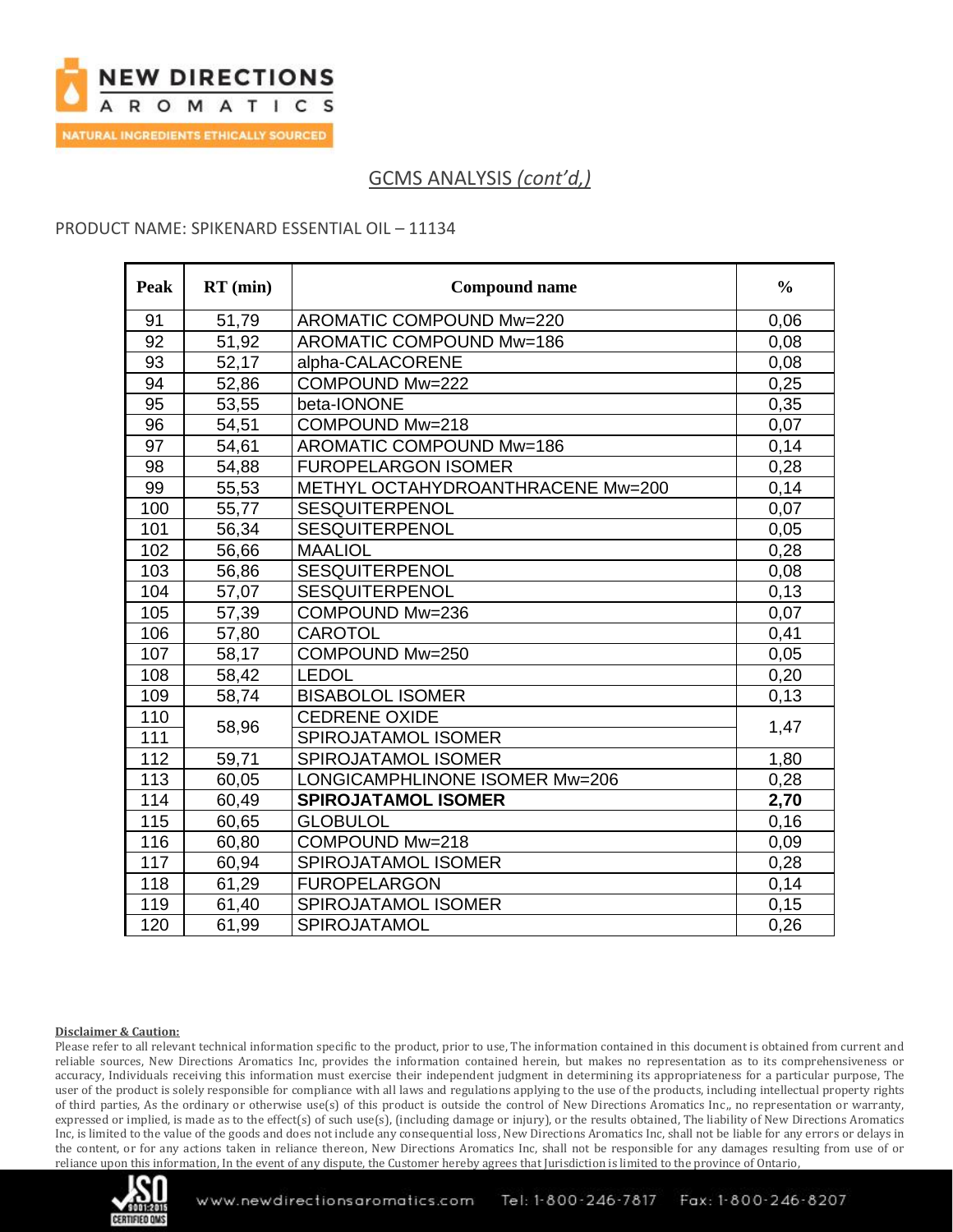

### PRODUCT NAME: SPIKENARD ESSENTIAL OIL – 11134

| <b>Peak</b> | $RT$ (min) | <b>Compound name</b>                        | $\frac{0}{0}$ |
|-------------|------------|---------------------------------------------|---------------|
| 121         | 62,16      | EUDESMA-5-EN-11-alpha-OL                    | 0,53          |
| 122         | 62,56      | VALERANONE                                  | 2,31          |
| 123         | 62,97      | SPATHULENOL                                 | 0,35          |
| 124         | 63,37      | <b>SESQUITERPENONE</b>                      | 0,09          |
| 125         | 63,51      | <b>EUDESMOL ISOMER</b>                      | 0,22          |
| 126         | 63,88      | COMPOUND Mw=246                             | 0,07          |
| 127         | 64,10      | <b>COPAENOL ISOMER</b>                      | 0,30          |
| 128         | 64,30      | SESQUITERPENIC EPOXIDE                      | 0,11          |
| 129         | 64,68      | BISNORSESQUITERPENESQUELENONE ISOMER        | 0,28          |
| 130         | 64,86      | <b>SESQUITERPENOL</b>                       | 0,14          |
| 131         | 65,06      | BISNORSESQUITERPENE-1,4,5-ESQUEL-7-EN-9-ONE | 0,72          |
| 132         | 65,41      | PATCHOULI ALCOHOL                           | 1,44          |
| 133         | 65,93      | alpha-MUUROLOL                              | 0,26          |
| 134         | 66,21      | <b>SESQUITERPENONE</b>                      | 0,06          |
| 135         | 66,48      | AROMATIC COMPOUND Mw=216                    | 0,07          |
| 136         | 66,52      | <b>SESQUITERPENOL</b>                       | 0,07          |
| 137         | 66,82      | SESQUITERPENONE                             | 0,06          |
| 138         | 66,96      | <b>POGOSTOL</b>                             | 0,13          |
| 139         | 67,34      | VALERENAL Mw=218                            | 0,15          |
| 140         | 67,69      | alpha-EUDESMOL                              | 0,22          |
| 141         | 67,88      | alpha-NOOTKATOL                             | 0,13          |
| 142         | 67,98      | alpha-CADINOL                               | 0,27          |
| 143         | 68,12      | PATCHOULYL ACETATE                          | 0,69          |
| 144         | 68,35      | beta-EUDESMOL                               | 0,17          |
| 145         | 68,48      | <b>AROMATIC COMPOUND</b>                    | 0,16          |
| 146         | 68,93      | EUDESMA-7(11)-EN-4-OL                       | 0,27          |
| 147         | 69,08      | beta-NOOTKATOL                              | 0,37          |
| 148         | 69,83      | <b>SESQUITERPENONE</b>                      | 0,07          |
| 149         | 70,03      | AROMATIC COMPOUND Mw=206                    | 0,39          |
| 150         | 70,17      | <b>SESQUITERPENONE</b>                      | 0,15          |

#### **Disclaimer & Caution:**

Please refer to all relevant technical information specific to the product, prior to use, The information contained in this document is obtained from current and reliable sources, New Directions Aromatics Inc, provides the information contained herein, but makes no representation as to its comprehensiveness or accuracy, Individuals receiving this information must exercise their independent judgment in determining its appropriateness for a particular purpose, The user of the product is solely responsible for compliance with all laws and regulations applying to the use of the products, including intellectual property rights of third parties, As the ordinary or otherwise use(s) of this product is outside the control of New Directions Aromatics Inc,, no representation or warranty, expressed or implied, is made as to the effect(s) of such use(s), (including damage or injury), or the results obtained, The liability of New Directions Aromatics Inc, is limited to the value of the goods and does not include any consequential loss, New Directions Aromatics Inc, shall not be liable for any errors or delays in the content, or for any actions taken in reliance thereon, New Directions Aromatics Inc, shall not be responsible for any damages resulting from use of or reliance upon this information, In the event of any dispute, the Customer hereby agrees that Jurisdiction is limited to the province of Ontario,